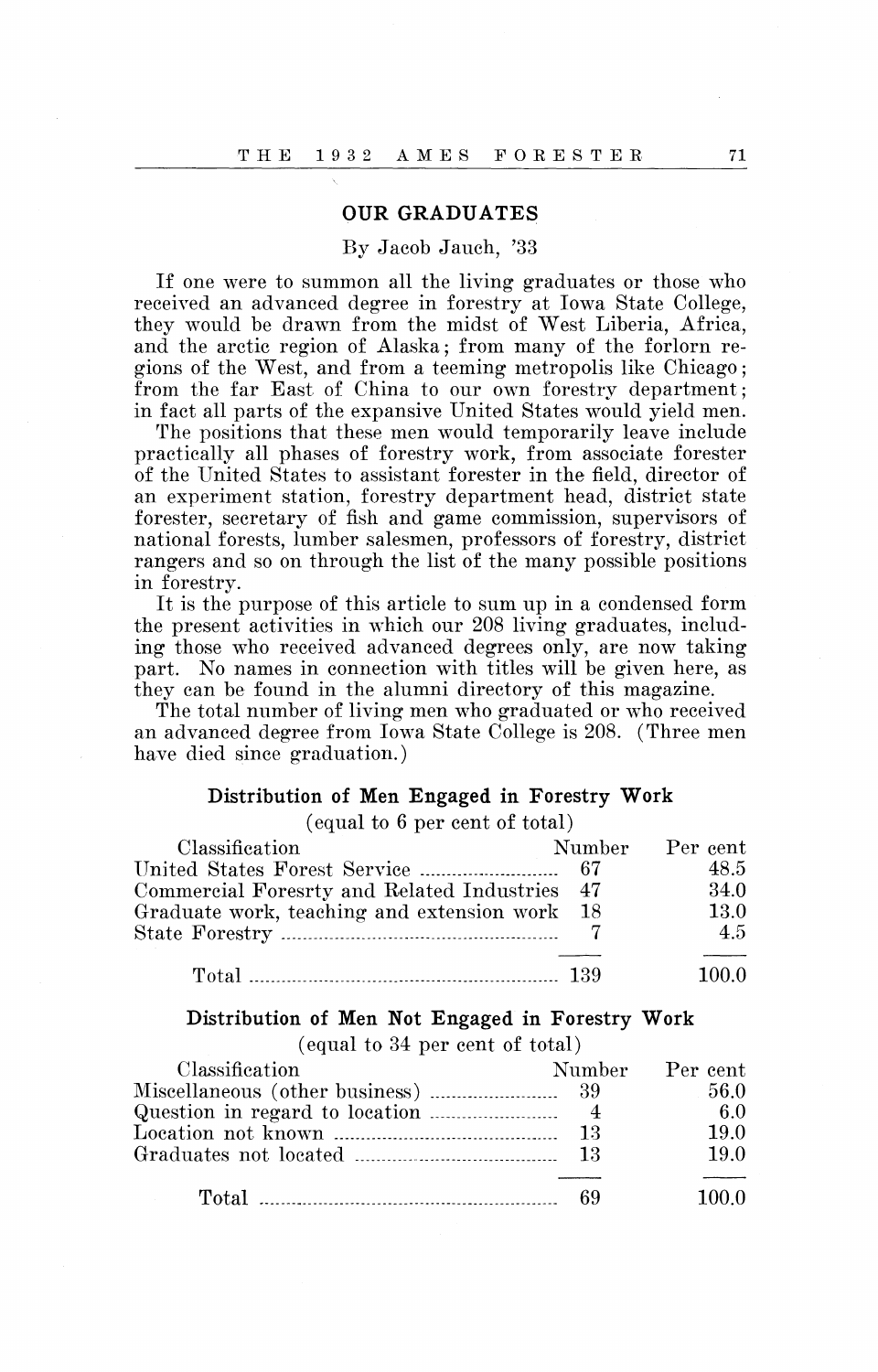| <b>United States Forest Service</b>              |                  |
|--------------------------------------------------|------------------|
| Title                                            | Number of Men    |
|                                                  | 1                |
|                                                  | 1                |
|                                                  | 4                |
|                                                  | $\overline{5}$   |
|                                                  | $\mathbf{1}$     |
|                                                  | 1                |
|                                                  | 11               |
|                                                  | 3                |
|                                                  | 4                |
|                                                  | 10               |
|                                                  | 6                |
|                                                  | $\overline{2}$   |
|                                                  | $\overline{4}$   |
|                                                  | 1                |
|                                                  | $\mathbf{1}$     |
|                                                  | 5                |
|                                                  | $\mathbf{1}$     |
|                                                  | $\boldsymbol{6}$ |
|                                                  |                  |
| Commercial Forestry and Related Industries       |                  |
|                                                  |                  |
|                                                  |                  |
| $\rm{Title}$                                     | Number of Men    |
|                                                  |                  |
|                                                  | 3                |
|                                                  | 1                |
|                                                  | $\mathbf{1}$     |
|                                                  | $\mathbf{1}$     |
|                                                  | $\overline{2}$   |
|                                                  | $\mathbf{1}$     |
|                                                  | 5                |
|                                                  | $\overline{2}$   |
|                                                  | 10               |
|                                                  | 47               |
| Graduate Work, Teaching, and Extension Foresters |                  |
|                                                  |                  |
| $\operatorname{Title}$                           | Number of Men    |
|                                                  | 7                |
|                                                  | 3                |
|                                                  | $\mathbf{1}$     |
|                                                  | $\mathbf{1}$     |
|                                                  | 3                |
|                                                  | 3                |

# Titles of Positions Held With the

 $\sim$